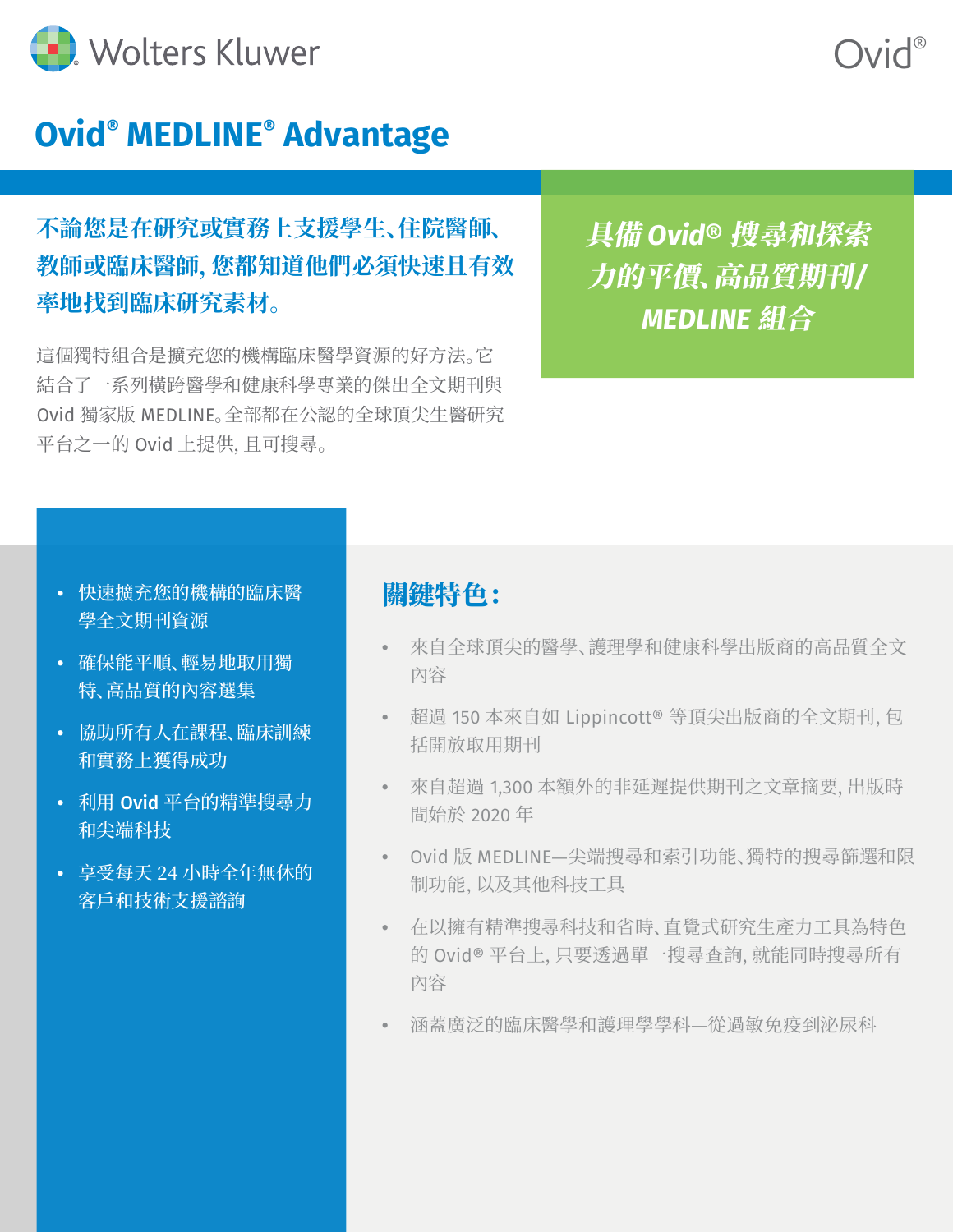

## **Ovid® MEDLINE® Advantage**

#### Ovid 的優質全文期刊和期刊摘要

#### **48 本活躍、全文、同儕審閱研究和回顧期刊,且不延遲提供**

- **•** 可提供日期回溯至 2015 年的期數
- **•** 43 本具有影響係數的期刊,有一些在其專科中名列前茅
- **•** 超過 160,000 篇文章
- **•** 有編入 MEDLINE 索引

#### **115 本全文開放取用期刊**

- **•** 包含被高度重視、來自 Lippincott 的 Medicine
- **•** 新期刊甫一出版就會加入選集
- **•** 約有一半具有影響係數
- **•** 超過 175,000 篇文章

#### **來自超過 1,300 本期刊的摘要**

- **•** 所有期刊皆不延遲提供
- **•** 由 43 間出版商出品
- **•** 超過 650,000 篇日期自 2020 年起的文章

#### Journals@Ovid

Ovid 的電子期刊解決方案很適合所有機構,並提供一鍵取用連結至 100% 可搜尋的全 文—包括每個單字、每張圖片,以及每則說明文字。全方位瀏覽和搜尋功能、直覺式導航 以及其他尖端工具,可協助您快速找到想要的研究。這包括:

- **•** 「找尋相關文章」功能
- **•** 「Ovid 術語蒐尋器」,能即刻把搜尋術語加入現有搜尋中
- **•** 以電子郵件寄發可提供新期數的通知,和所有期刊的電子目錄
- **•** 以響應式設計提供最佳觀看體驗

#### **外加:只要使用單一搜尋查詢就能同時搜尋所有期刊與** *Ovid MEDLINE !*

#### Ovid MEDLINE

Ovid MEDLINE 與 PubMed 的內容方針和種類十分接近—且包含得自於 5000 本以上 最新、活躍中期刊內超過 3 千 3 百萬筆紀錄和 2 千 2 百萬篇摘要。獨家特色和功能性, 為您的研究體驗提升效率和速度:

- **•** 連結至免費全文,可默認執行
- **•** 以縮小臨床查詢結果為目的之搜尋限制
- **•** 使用進階搜尋技術時可強化精準度的運算元與值
- **•** 易於使用的搜尋歷史和副標題
- **•** 以及更多!

### **獲獎肯定的支援 與客戶服務**

Ovid®

- Ovid®獲獎肯定的支援團隊協助 為您的圖書館實施最佳的配置、 宣傳、訓練、型式設定與客製化的 工具
- 每天24小時,全年無休提供20種 不同語言的服務。



全球客戶維持團隊過去五年的營運通過 Omega Management Group的NorthFace ScoreBoard Award™ 取得卓越的客戶滿意 度評分,榮獲業界最佳的認可。